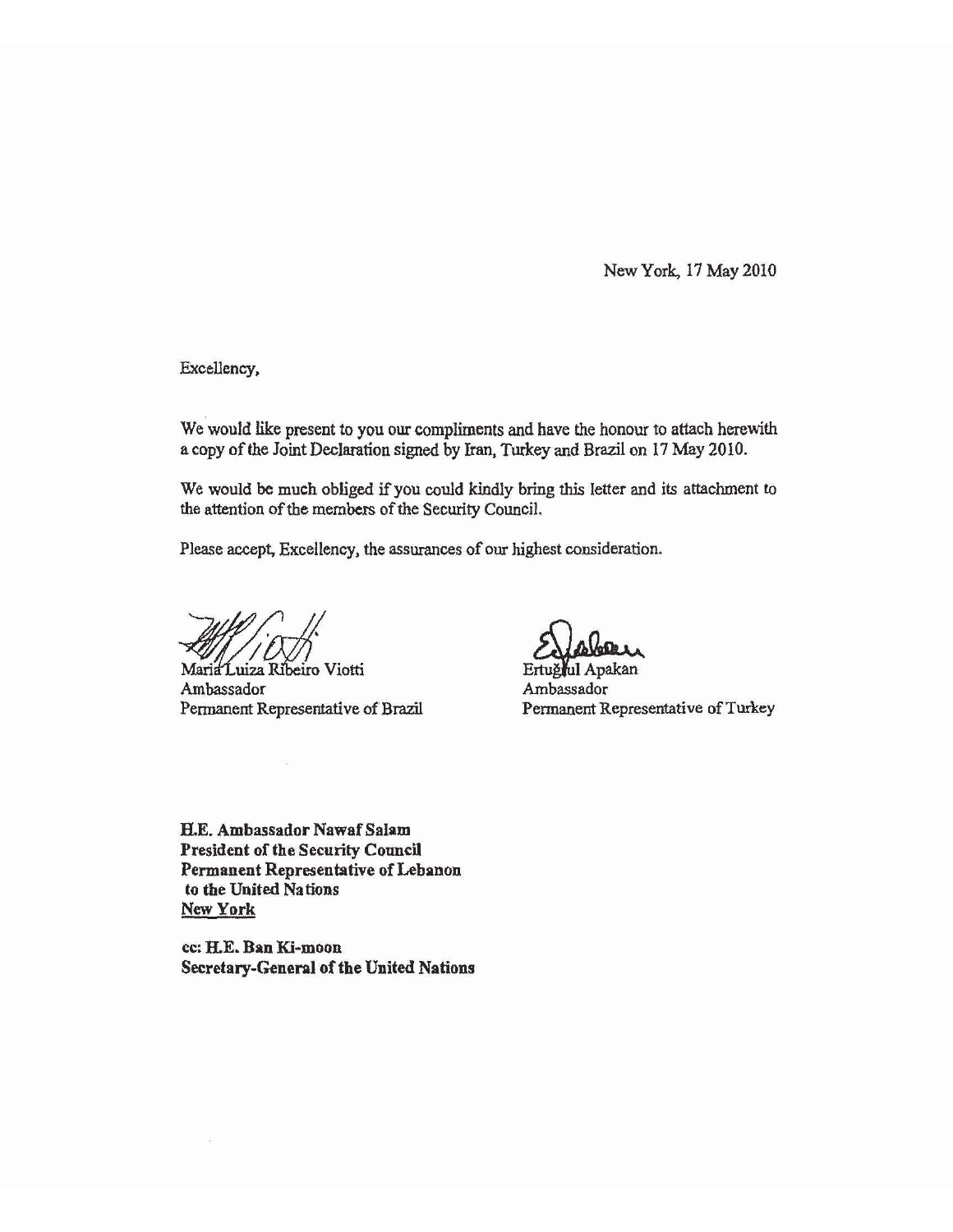## **Joint Declaration by Iran, Turkey and Brazil**

17 May 2010

Having met in Tehran, Islamic Republic of Iran, the undersigned have agreed on the following Declaration:

1. We reaffirm our commitment to the Treaty on the Non-Proliferation of Nuclear Weapons and in accordance with the related articles of the NPT, recall the right of all State Parties, including the Islamic Republic of Iran, to develop research, production and use of nuclear energy (as well as nuclear fuel cycle including enrichment activities) for peaceful purposes without discrimination.

2. We express our strong conviction that we have the opportunity now to begin a forward looking process that will create a positive, constructive, non-confrontational atmosphere leading to an era of interaction and cooperation.

3. We believe that the nuclear fuel exchange is instrumental in initiating cooperation in different areas, especially with regard to peaceful nuclear cooperation including nuclear power plant and research reactors construction.

4. Based on this point the nuclear fuel exchange is a starting point to begin cooperation and a positive constructive move forward among nations. Such a move should lead to positive interaction and cooperation in the field of peaceful nuclear activities replacing and avoiding all kinds of confrontation through refraining from measures, actions and rhetorical statements that would jeopardize Iran's rights and obligations under the NPT.

5. Based on the above, in order to facilitate the nuclear cooperation mentioned above, the Islamic Republic of Iran agrees to deposit 1200 kg LEU in Turkey. While in Turkey this LEU will continue to be the property of Iran. Iran and the IAEA may station observers to monitor the safekeeping of the LEU in Turkey.

6. Iran will notify the IAEA in writing through official channels of its agreement with the above within seven days following the date of this declaration. Upon the positive response of the Vienna Group (US, Russia,